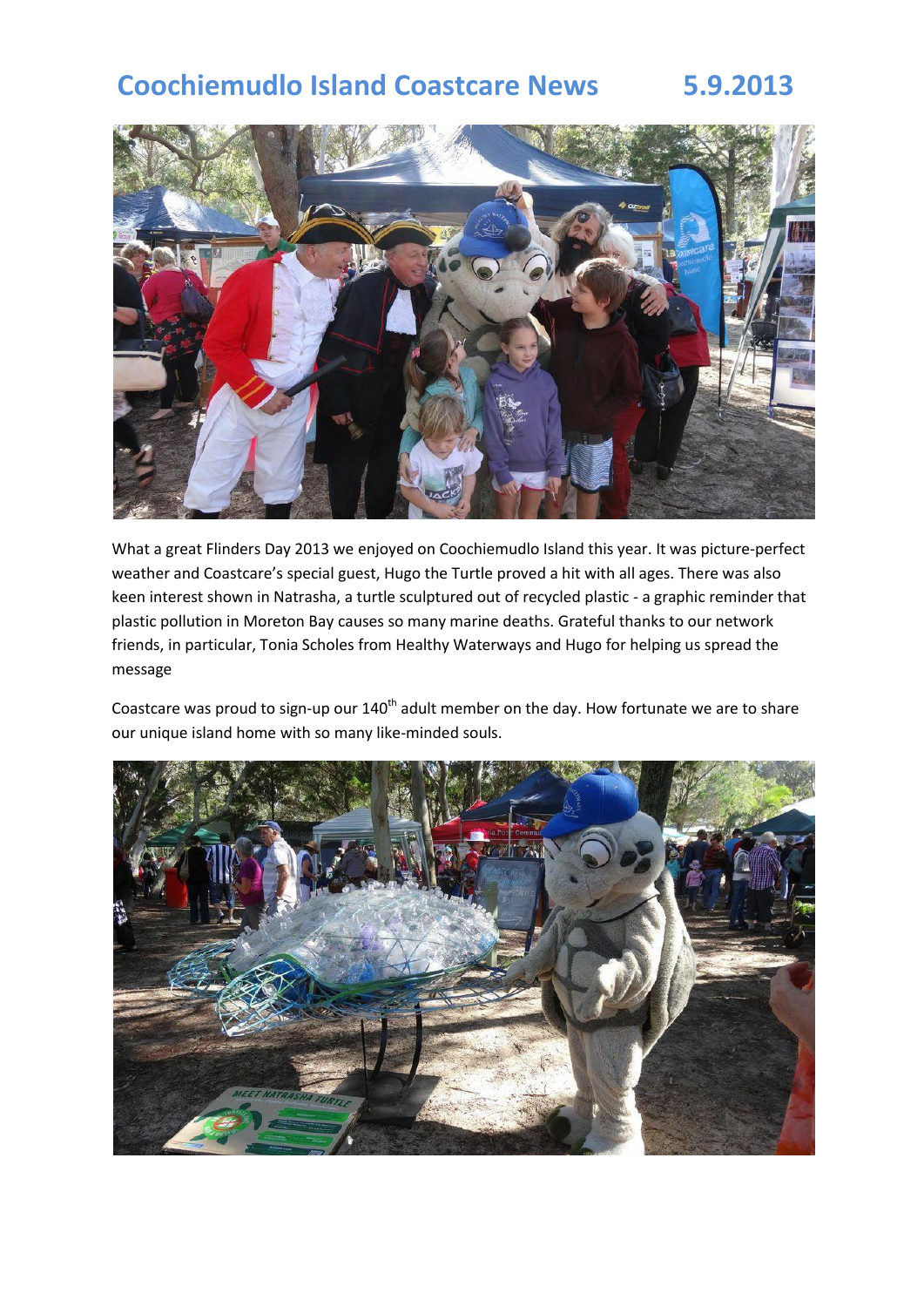# **Diary of a Shoreline Erosion Management Plan**

**While we welcome the recent decision by the Redland City Council to undertake a Shoreline Erosion Management Plan (SEMP) on Coochiemudlo Island, the growing disconnect between promise and reality is causing concern.** 

Councillor Lance Hewlett confirmed last week that \$40,000 had been allocated in the 2013/14 Budget for a SEMP for Norfolk Beach, but as far back as **February's** Progress meeting we had been told by Council's Manager of Infrastructure Planning, Murray Erbs that \$50,000 had been set aside with the proviso it still had to pass budget deliberations.

Along the way \$10,000 was shaved.

General Manager, Gary Soutar cautioned in **May** that developing a SEMP was not a quick operation as there was "a wad of information to be gathered." He cited Council's first SEMP at Amity Point, undertaken by consultants BMT WBM as an example, with the first draft tabled in June 2012 and still not finalised.

However, yesterday we were told there would be a preliminary report in a month!

For almost three weeks now Coastcare has tried unsuccessfully to seek answers to establish the area of study. Commonsense dictates Stage One should cover the entire eastern coastline of the island from the graveyard of trees in the north-east to the erosion-prone south-east corner at least.

In **May,** following representations by the Golf Club after Professor Tomlinson's visit, Councillor Hewlett advised the SEMP would be extended to whole-of-island. Coastcare understood the original proposal had been returned to Infrastructure Planning for re-costing as a wider study for inclusion in the 2013-14 Budget.

According to Cr Hewlett September's Budget review should see the SEMP expanded.

Meanwhile, an independent investigation into erosion at Red Rock is currently being overseen by Council's Facilities Management team following concerns raised by the Historical Society's, Dr David Paxton. There is obvious undercutting of the sandstone cliff along the shoreline and concern for the Community Hall. Last month saw second-stage geological drilling investigations. For detail see the report by consultant geologist, Lindsay Duncan on the findings at the end of the newsletter.

While we await the drilling report, our hope is the finding will be fed into a whole- of- island SEMP and also be taken into account with any environmental considerations of a nearby capital dredge.

Reminder: If you missed out on the SEMP presentation by Professor Tomlinson and would like to view proceedings we have a couple of DVDs to loan to members. Included also is a fascinating segment presented by Joel Bolzenius, Community Partnership Manager for SEQ Catchments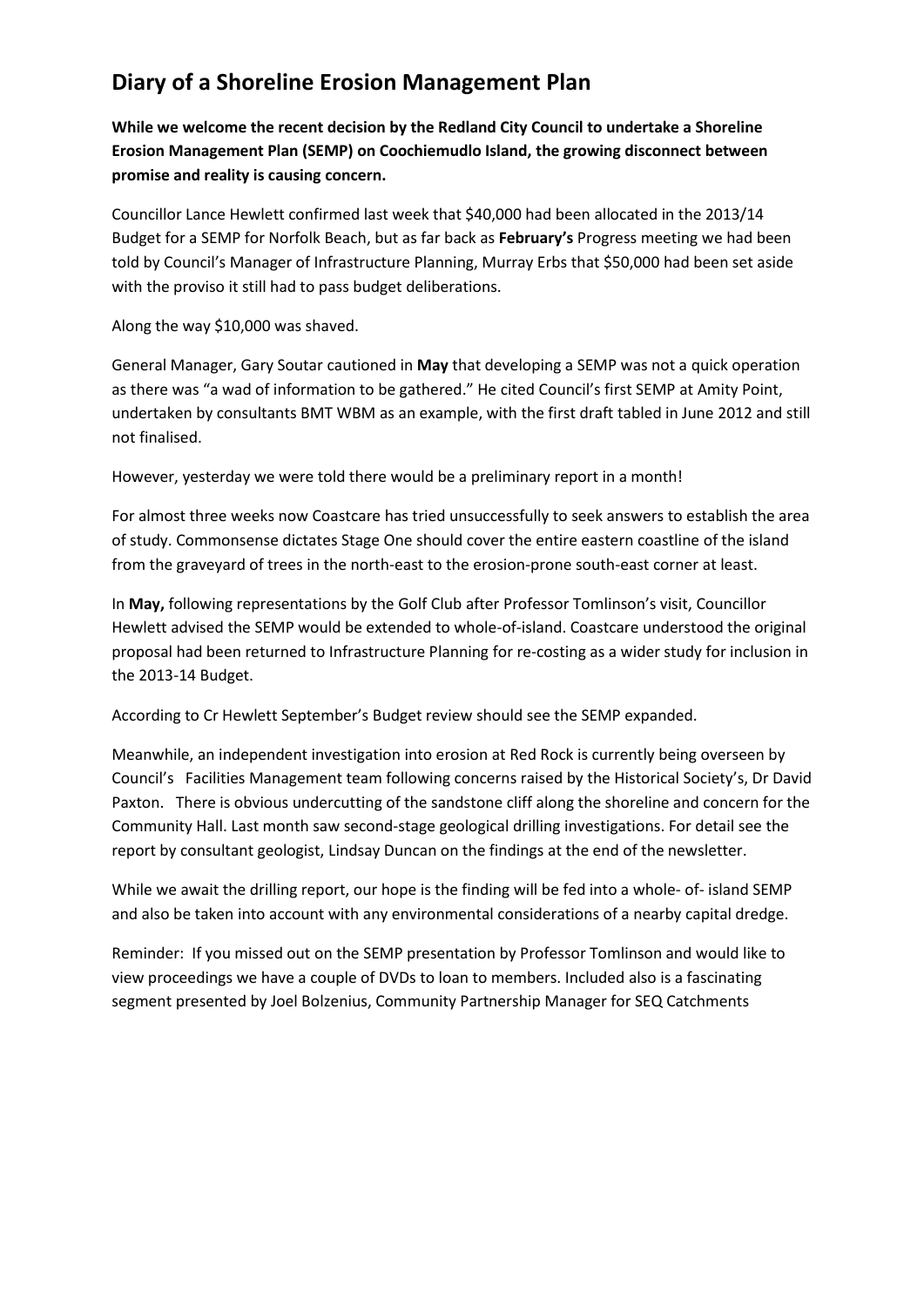# **NATIVE PLANT OF THE MONTH**



These beautiful **Hovea acutifolia, t***he* **Purple Pea Bush,** are presently flowering on the island. A medium sized native shrub, it grows in open semi-shaded areas, even is happy under the Callitris columellaris, our Bribie Island Pine.

There are just a few available at our local Native Nursery and Indigiscape has them in stock. A wonderful addition to our gardens.

# **Council urged to engage community**

## **Coastcare has called on Redland City Council to initiate full and open community consultation on the \$10.3 million jetty and dredging projects as soon as possible.**

Last week Coastcare President, Carolyn Brammer and Secretary Vivienne Roberts-Thomson attended a meeting in Cleveland with Coochiemudlo Island Progress Association President, Russell Jackson and Secretary, Peter Wear along with ferry operator, Gary Blackburn. We were shown preliminary plans for the jetties and discussed dredging with senior Council officers, Murray Erbs, Rod Powell and a consultant from Aecom who has the contract to design the jetties, as well as engineers from Marine Services Queensland, Transport and Main Roads.

While we haven't got anything to show there's talk Council will dedicate a website for the project and possibly engage the community with information days. We hope so, as there's a wealth of local knowledge to tap into. In the meantime, approvals have been granted and tenders called for the dredging of 5000 cubic metres around the Coochie jetty.

Coastcare representatives left last week's meeting with a number of concerns. Perhaps the most alarming was that authorities believe the dredging of up to 46,000 cubic metres of material between the island and Victoria Point, as well as the jetty constructions constitute "low-impact activity." As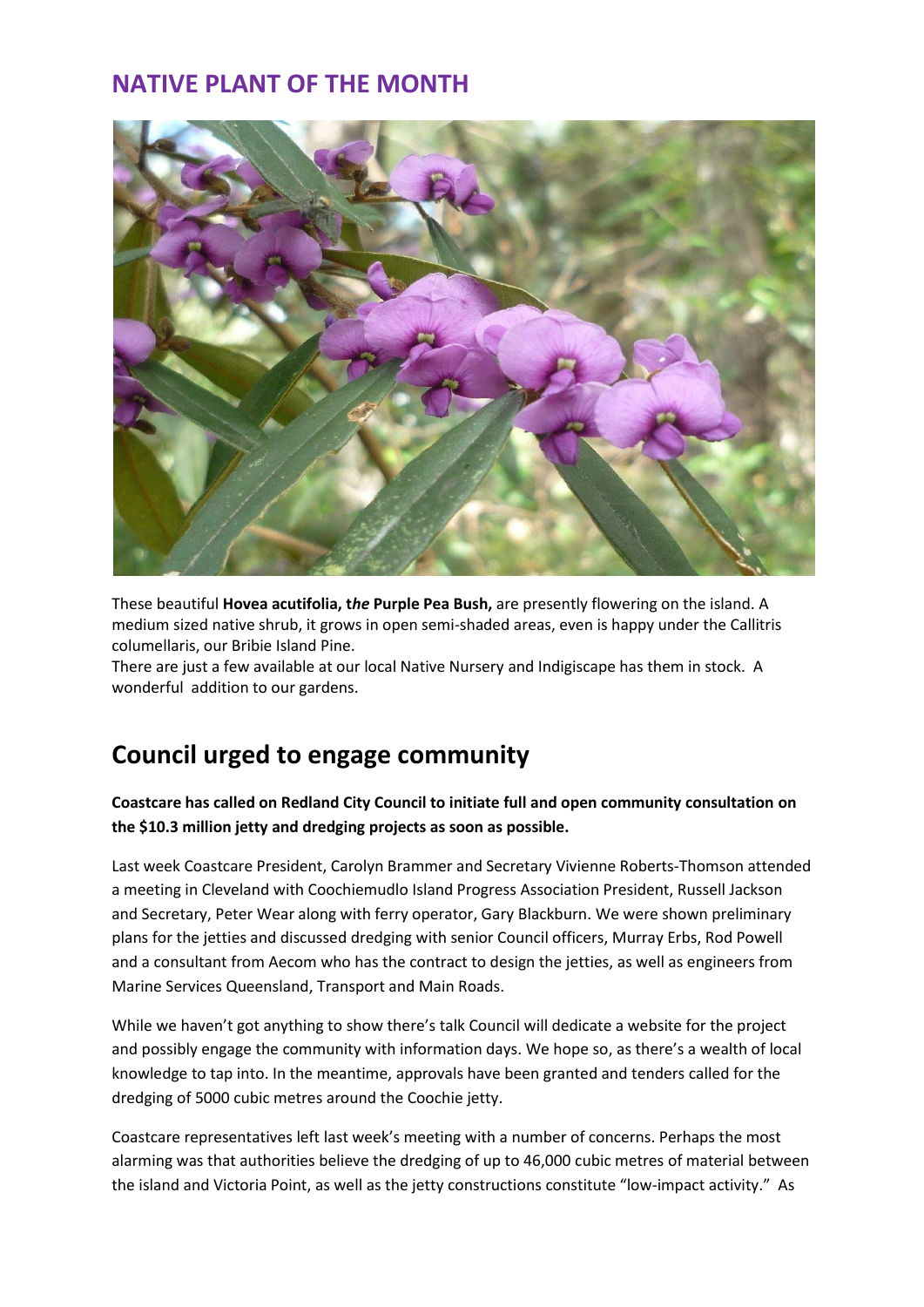## such, we were advised **there was no need for any environmental impact studies, nor modelling, nor any coastal process studies.**

With a Shoreline Erosion Management Plan imminent and the Red Rock erosion it seems inconceivable that authorities wouldn't consider site-specific studies of dredging and associated works as mandatory.

We find it hard to believe Council can plan risk mitigation in one area and turn a blind eye in another.

Tough questions need to be asked. While we agree safe jetties are overdue and a channel dredge needed Coastcare asks –

- What about the contaminant levels of the material to be removed from the seabed and taken to Mud Island? What about possible acid sulphate soils?
- How will weeks of increased turbidity and silt plumes from dredging be handled? Will it be safe to swim at Main Beach?
- In the absence of an EIS who will monitor the effects on water quality, marine life and flora?

Please share your concerns with us if you would like to add to the list.

Prior to the meeting we asked Cr Hewlett to provide an update on the dredging and jetty time-lines and he said that he hadn't seen "a final design or costed option."

"I have been advised by Marine Services Queensland (MSQ) that they are getting close to undertaking a stakeholder consultation. This architect has provided some preliminary alignment options and only recently some architectural concepts asking about weather protection."

Cr Hewlett said he was still waiting on detailed concepts and estimates of construction. "It is my understanding that Victoria Point is pretty straight forward, however Coochie's budget must also decommission/demolish the old jetty. The matter remains in the hands of MSQ, however they have asked for a list of community stakeholders that should be included in the option discussions.

Are you able to recommend specific persons/groups?"

Cr Hewlett said the big task for all will be "to manage expectations and budget"

"For Coochie that is \$3.5m including Council's half share of \$1.75m. It is my understanding that the demolishment of the old jetty could take \$1million leaving about \$2.5 including design for the new jetty. The jetty is likely to commence early next year," he said

These are the dredging milestones provided by Cr Hewlett

### **Coochiemudlo**

Final permit (ERA16) may be received on Friday 19 July 2013 **(now approved and Tender advertised August 1, closing August 20)**

Tender documents are in draft form waiting the ERA16 permit conditions and depending how the market is placed a tender award Target Date is 16 September 2013

Depending on the availability of the preferred Tender, dredging can commence on the following dates – 23 September 2013; 8 October 2013 or 22 October 2013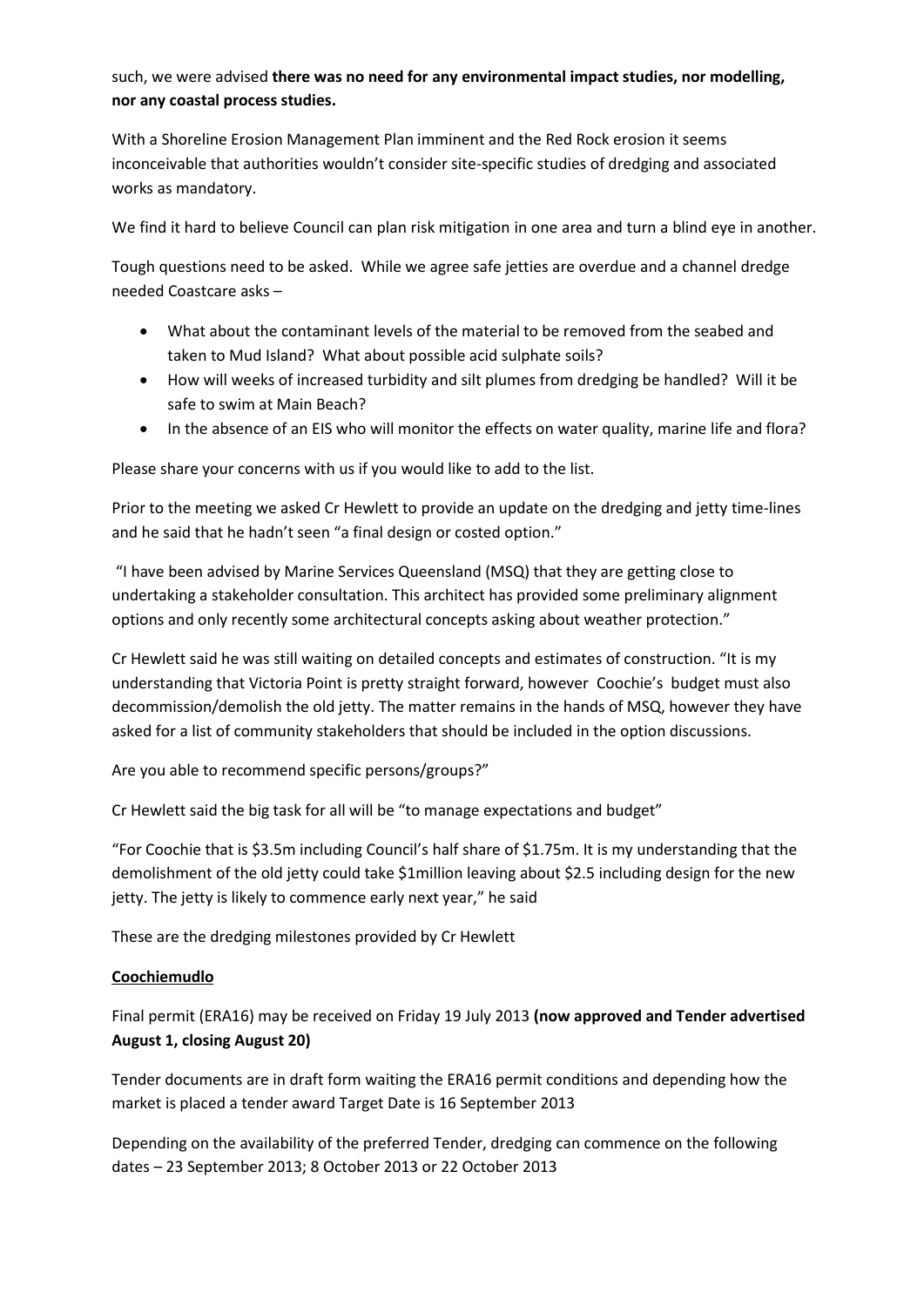"The dredging program may take up to 14 days depending on how many dredges are employed. Note there is a condition that prohibits dredging around the new moon and full moon periods hence the selection of the commencement dates"

### **Victoria Point and Toondah Harbour/Fison Channel**

According to Cr Hewlett no milestones have been set for these sites (as of July  $18<sup>th</sup>$ ) as permits and sub-bottom profiling have not been received. "Target will be around February, March 2014 depending on availability of the type of dredge needed to carry out the works efficiently"

# **Date claimers**

**Sunday, 18 August** - Join the community planting along the melaleuca Wetlands and spend time tending the dunes with Coastcare friends. Newcomers welcome at the picnic table just north of the toilets on Norfolk beach. Please wear appropriate clothes, closed-in shoes, hat, sun-screen and repellent. We'll gather at 9am for a briefing and morning tea will be provided afterwards.

**Saturday, 24 August** - Dr James Udy, the Chief Scientist from Healthy Waterways will be our guest speaker following a Coastcare general meeting at the Community Hall at 2pm. Doctor Udy will provide a thought-provoking presentation on the health of Moreton Bay with special focus on Coochiemudlo Island.

<http://www.healthywaterways.org/HealthyWaterways/Home.aspx>

# **Geotechnical inspection of the Community Hall**

As part of a study into slope instability around the base of the Community Hall on Coochiemudlo Island, Redland City Council engaged an Engineering Geologist to undertake a site inspection of the area to assess what might be required. This inspection was undertaken on 28<sup>th</sup> March 2013.

The published geology map (1:100,000) of the area suggests that the island is underlain by Triassic-Jurassic rocks (~180 million years old) which comprise sandstone, siltstone, shale and conglomerates (sedimentary rocks) which are indeed encountered in the northwest part of the island , though examination of the rock outcrop below the hall indicates the presence of an iron stained (red) soil profile down to just above the high water level overlying a weathered rock outcrop, which can be followed along this section of the cliff at the same level. The rock outcrop suggests a volcanic origin (not shown on the geology map) that consists of larger fragments in a volcanic matrix (ash). This is likely of Tertiary age (~30million years old). Geotechnically, the rock appears distinctly weathered and described as very weak to weak.

The slope below the hall to the bay which is approximately 12-15m in height and consists of an upper section (slope ~35deg) with a steeper lower section (45deg). The shape of the slope has been caused by undercutting along the shoreline usually at high tides, resulting in the undermining of trees and vegetation. This causes toppling, which in turn leads to further erosion and steepening of